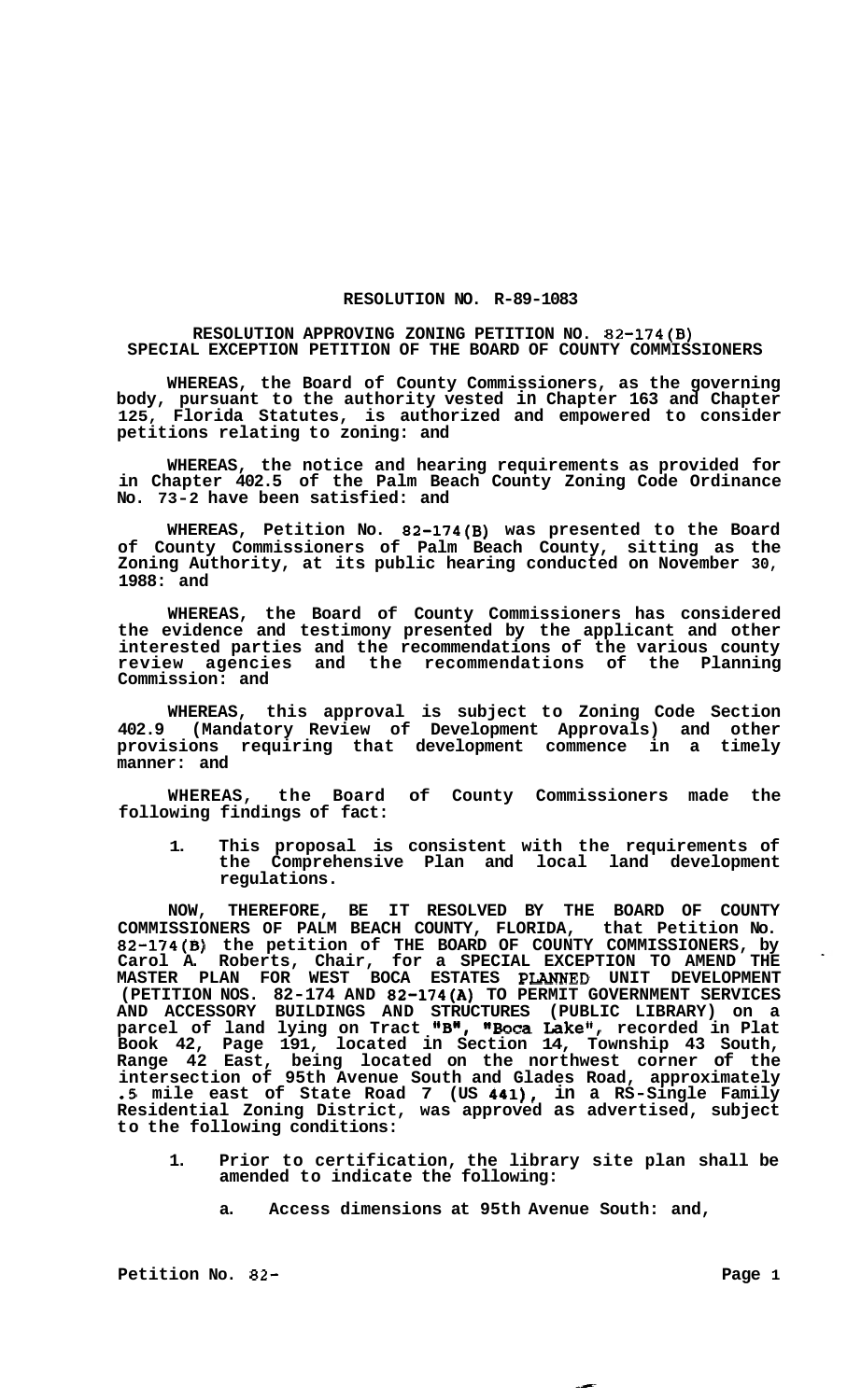- **b. Label the existing vegetation on site as a cypress preserve.**
- **2. The petitioner shall submit appropriate documentation from the respective utilities to allow for the installation of required landscaping.**
- **3. The developer shall preserve the existing cypress stand on site and shall incorporate the vegetation into the project design. Clearing shall be limited to the developable area. This preservation area shall receive appropriate protection from damage and disturbance in accordance with Section 500.36 of the Zoning Code during the site development and construction phrase.**
- **4. The petitioner shall preserve and incorporate the existing: nineteen (19) sabal palms, two (2) orchid trees and two (2) pongams, into the perimeter landscape buffers and/or other open space areas on site.**
- The petitioner shall provide a landscape buffer along *5.*  the western property line. This buffer shall consist of a three (3) foot high earth berm with thirty-six (36) inch high hedge material and supplemented with twelve (12) foot canopy trees planted twenty (20) feet on center.
- **6. Site lighting shall be low intensity, shielded and directed away from neighboring properties and shall not exceed fifteen (15) feet in height.**
- *7.*  **Sewer service is available to the property. Therefore, no septic tank shall be permitted on the site.**
- *8.*  **Water service is available to the property. Therefore, no well shall be permitted on the site to provide potable water.**
- **9. The petitioner shall provide discharge control and treatment for the stormwater runoff in accordance with all applicable agency requirements in effect at the time of the permit application. However, at a minimum, this development shall retain onsite the stormwater runoff generated by a three (3). year-one (1) hour storm with a total rainfall of 3 inches as required by the Permit Section, Land Development Division. In the event that the subject site abuts a Department of Transportation maintained roadway, concurrent approval from the Florida Department of Transportation will also be required. The drainage system shall be maintained in an acceptable condition as approved by the County Engineer. In the event that the drainage system is not adequately maintained as determined by the County Engineer, this matter will be referred to the Code Enforcement Board for enforcement.**
- **10. The petitioner shall construct from 95th Avenue South at Glades Road to the project's entrance as a three (3)**